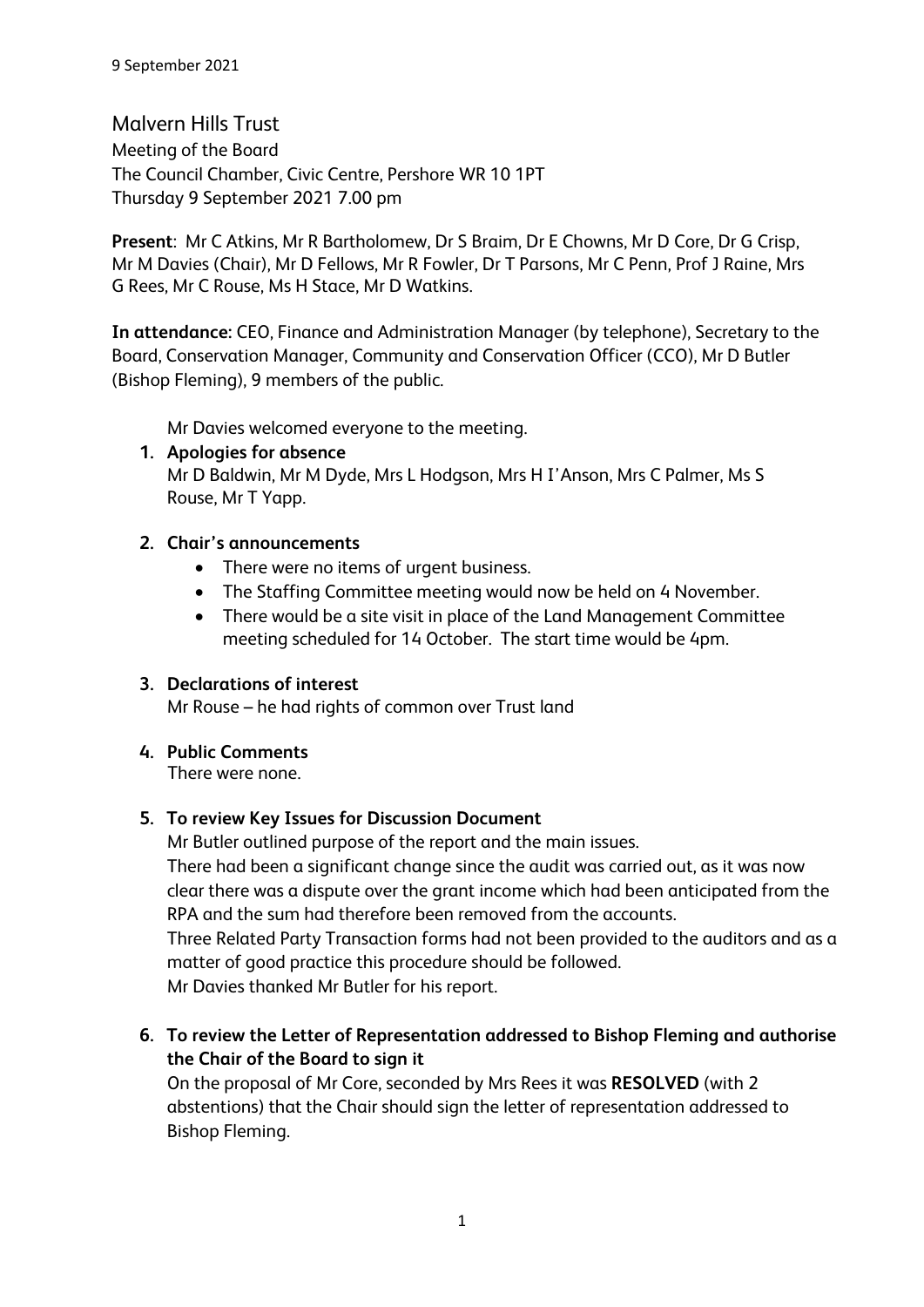### **7. To confirm to the Auditors that the charity is a going concern**

This matter had been discussed at the Finance Administration and Resources (FAR) Committee meeting.

On the proposal of Mr Core, seconded by Mr Bartholomew it was **RESOLVED** unanimously to confirm to the Auditors that the charity was a going concern.

**8. To authorise the Chair to sign the letter of engagement from the Auditors**

On the proposal of Mr Core, seconded by Mr Bartholomew it was **RESOLVED** unanimously that the Chair should sign the Auditors' letter of engagement on behalf of the Board.

The Chair thanked Mr Butler for attending and he left the meeting.

**9. To confirm the Minutes of the Board meeting held on 26 August 2021** On the proposal of Dr Braim, seconded by Mr Penn it was **RESOLVED** (with 6 abstentions) to approve the minutes of the meeting held on 26 August 2021.

#### **10.Matters arising**

There were no matters arising from the meeting.

#### **11.Staffing Committee**

11.1 On the proposal of Prof Raine, seconded by Mr Penn it was **RESOLVED** by the committee members present to confirm the accuracy of the minutes of the meeting held 1 July 2021.

11.2 Matters arising

Mrs Rees went through the minutes.

11.3 Adoption of minutes

Mr Fowler said the issues of feedback, near-miss reporting and health and safety audit were not being addressed and this was a Board responsibility. The CEO said there was a health and safety report as a standing agenda item at each meeting of the Staffing Committee. He had discussed how to improve near-miss reporting with the Trust's external Health and Safety advisor.

On the proposal of Prof Raine, seconded by Richard Bartholomew it was **RESOLVED** (with 1 abstention) to adopt the minutes of the Staffing Committee meeting held on 1 April 2021, and to approve the revised Health and Safety Policy and the revised Safeguarding Policy.

#### **12.Governance Committee**

12.1 The date of the next meeting show in the draft minutes should have been 21 October 2021. With that amendment, on the proposal of Mr Atkins, seconded by Mr Core it was **RESOLVED** by the committee members present to confirm the accuracy of the minutes of the meeting held 29 July 2021.

12.2 Matters arising

Working Group 1 were hoping to bring their report on the costs and benefits of making Governance Changes by a Private Bill to the Governance Committee meeting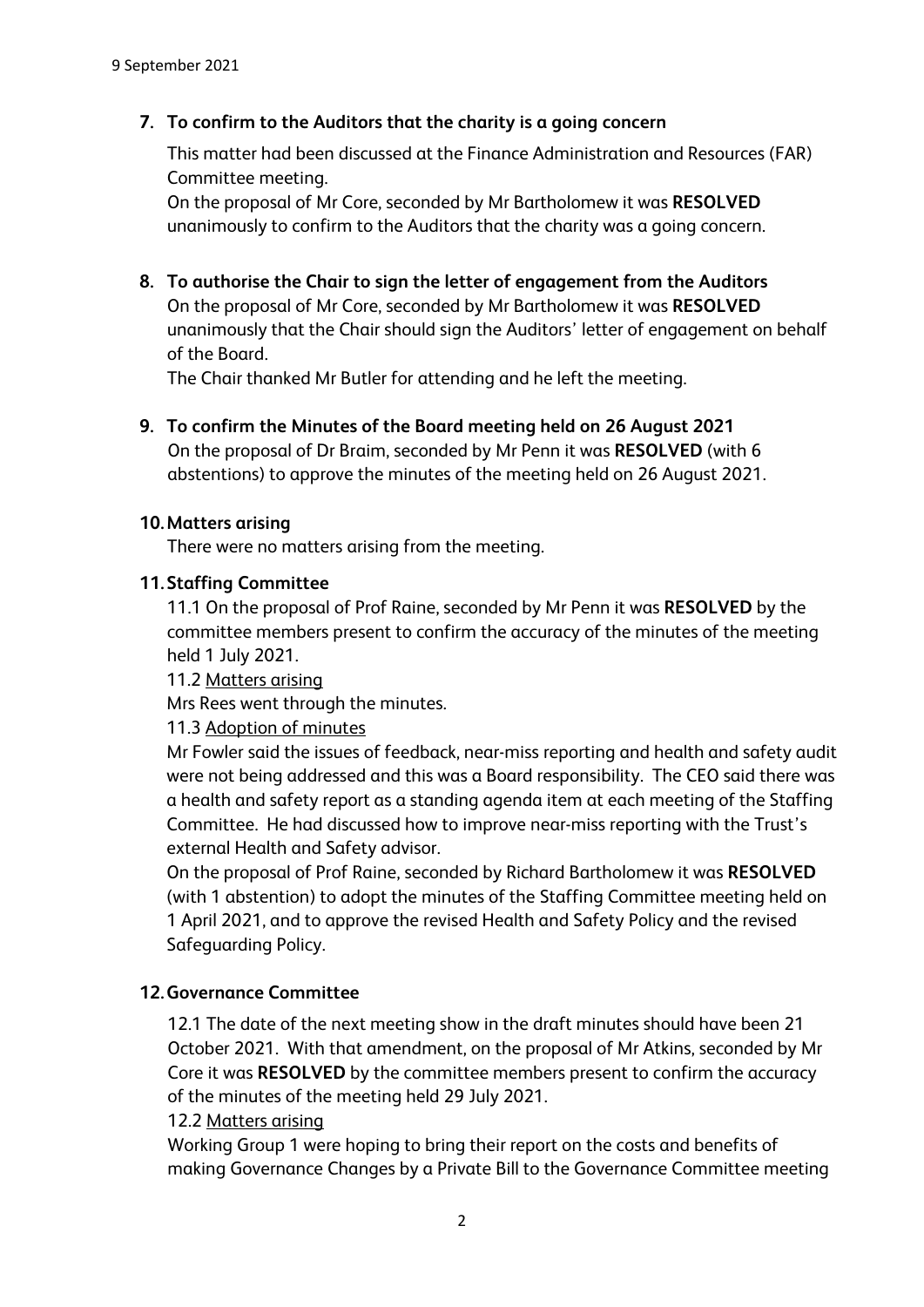in October, followed by a workshop for all Board members prior to the November Board meeting.

At the meeting, the issue of whether all or some of the David Russell reports remained confidential had been raised. As there were elements of the reports which must remain confidential, if anyone wanted to discuss any aspect with someone other than trustees or staff, they should check with the Chief Executive or Secretary to the Board how best to deal with it.

12.3 Adoption of the minutes

On the proposal of Mr Core, seconded by Mr Atkins it was **RESOLVED** (with 1 vote against and 1 abstention) to adopt the minutes of the meeting held on 29 July 2021 and the revised Social Media Policy.

### **13.Meetings**

On the proposal of Dr Braim, seconded by Mrs Rees it was **RESOLVED** (with 4 abstentions) to adopt the revised schedule of meetings for a trial period of 6 months

# **14.Update on progress of working group looking at the costs and benefits of a private bill**

See above.

### **15.Review of progress on governance toolkit**

Mr Atkins said that about 2/3 of trustees had returned the forms. It was hoped that the remainder would respond shortly. The results would be compiled and a workshop arranged to discuss the results.

### **16.Finance Administration and Resources Committee**

16.1 To confirm the accuracy of the minutes

On the proposal of Mr Penn, seconded by Mr Bartholomew it was **RESOLVED** by the committee members present to confirm the accuracy of the minutes of the meeting held 12 August 2021.

#### 16.2 Matters arising

Mr Core went through the minutes.

#### 16.3 Adoption of the minutes

On the proposal of Mr Fellows, seconded by Mr Atkins it was **RESOLVED** unanimously to adopt the minutes of the meeting held on 12 August 2021 and recommendations set out below:

A) In relation to the Northern and Central Hills Countryside Stewardship Scheme that:

a) No further income accruals be made in relation to the Northern & Central Hills CS until the dispute with Rural Payments Agency was resolved

b) The balances on the grazing reserve, BPS and HLS Castlemorton Common funds be used to cover the shortfall at 30th June 2021 arising from the dispute,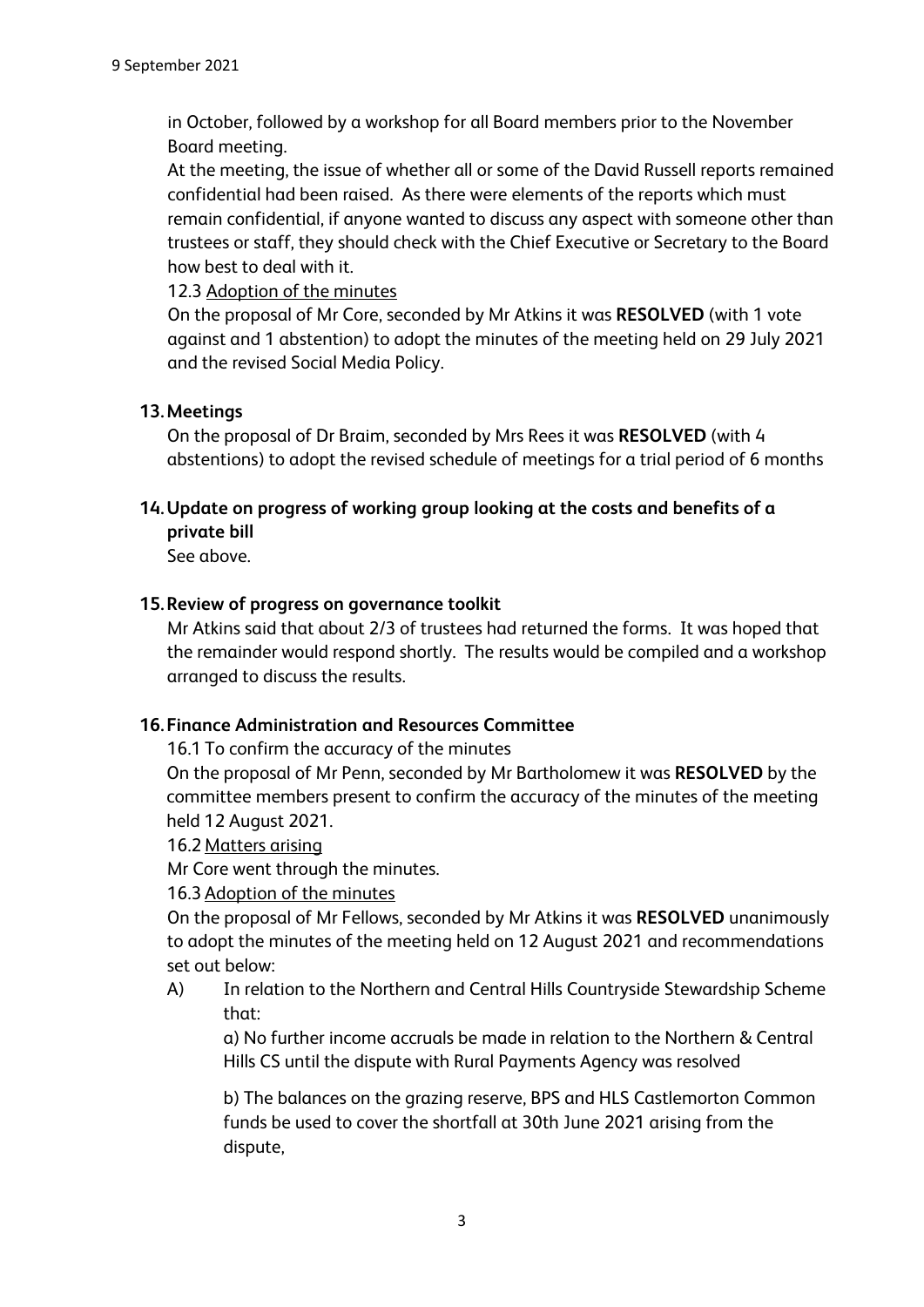c) £32,200 be made available from general fund reserves to fund grazing on the North & Central Hills from 1st July 2021 to 31st December 2021.

- B) That the budget for the purchase of a fourth warden vehicle should be increased by £6,000
- c) That the IT security system recommended in the paper for the FAR meeting of 12 August 2021 be installed at a cost of £1,620pa

#### **17.To adopt the Risk Management Schedule**

The CEO said that this was a live document which was amended throughout the year in response to events.

Since the workshop, the risk score had been increased at items 5.3.1 (reduction in grant funding) and 5.6 (Not meeting the conditions for grants).

Mr Fowler asked if the risk to the Trust of other members of the Worcestershire County Council Pension Scheme defaulting had been assessed? The CEO said he believed there was no cross liability within the Scheme as far as the Trust was concerned. The Finance and Administration Manager said this risk could be added to the Schedule. It was not possible for the Trust to insure against this risk.

Dr Chowns asked about the scoring system for risk in the Schedule. The CEO said the method used was the standard method recommended in the Charity Commission guidelines.

On the proposal of Mr Core, seconded by Mr Penn it was **RESOLVED** unanimously to adopt the Risk Management Schedule.

#### **18.Trail hunting update**

The CCO went through the paper. The outcome of a trial of the Director of the Masters of Foxhounds Association in relation to a webinar in which he was alleged to have encouraged others to commit offences under the Hunting Act was still awaited. It was not known whether local hunts attended that webinar. On the proposal of Mr Davies, seconded by Mr Fellows it was **RESOLVED** unanimously that the issuing of licences for trail hunts on Trust land be suspended until the outcome of the trial was known, when the matter could be reviewed at the next Board meeting following the disposal of the case.

#### **19.Update on dispute with RPA**

The Conservation Manager reported that the RPA were looking into the issues which the Trust had raised and were in dialogue with the Trust's consultant. They had acknowledged that approximately another £13,000 was due to the Trust but had given no explanation for that figure, nor of their overall position. The CEO had written to Natural England to request their help.

#### **20. Invitation to participate in a trial of Defra's new ELM scheme**.

The Trust had received an invitation to take part in a DEFRA trial for the ELM schemes which were based in the principle of "public money for public good". A trial was already being run for the Landscape Recovery grant scheme on upland commons. A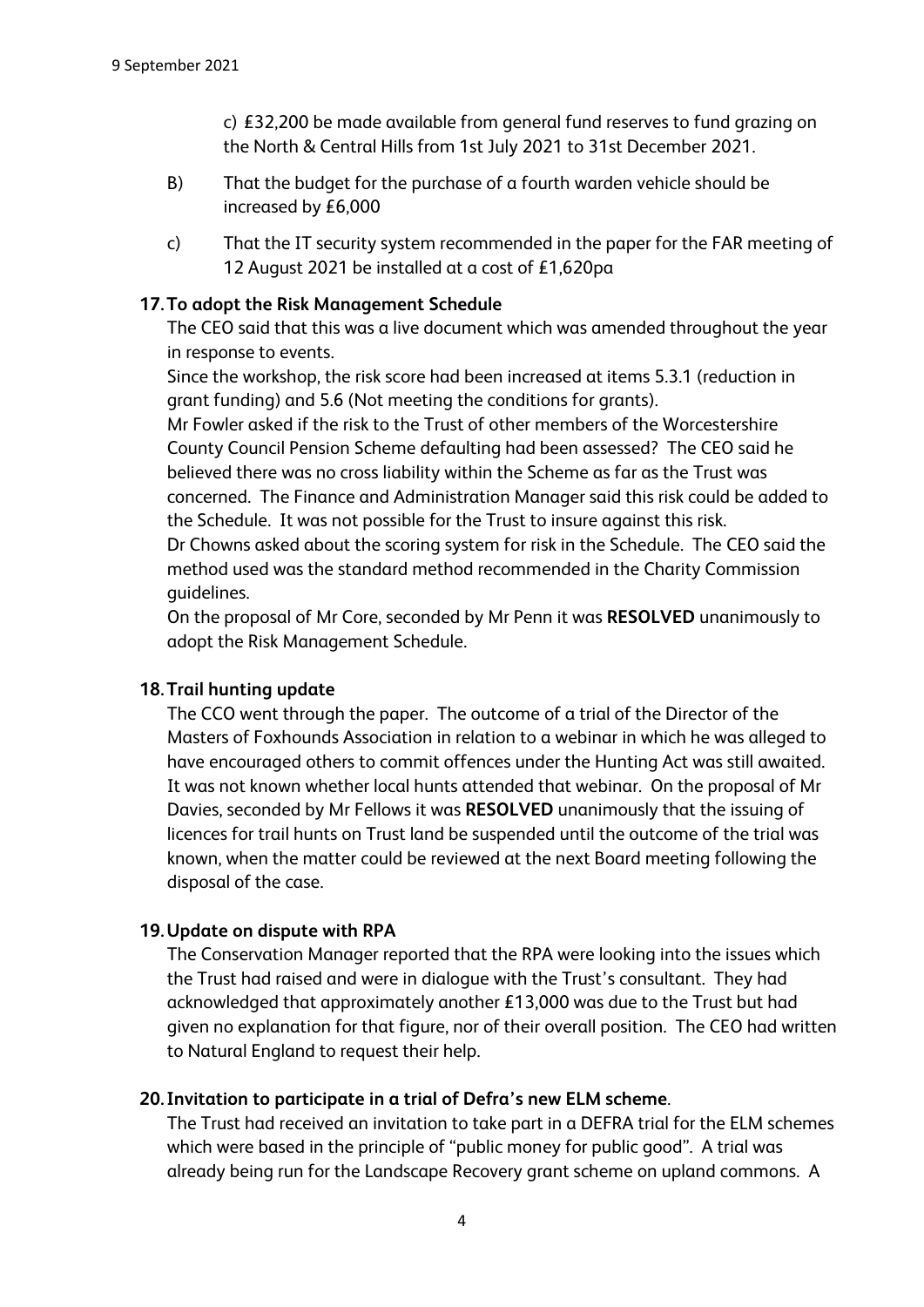trial was to be run on lowland commons and The New Forest and Malvern Hills had been put forward as possible sites. A project officer would run the trial and the Trust had been told it would involve 1 day per month of staff time for a period of 15 months, for which the Trust would receive a payment of £400 per month. The Conservation Manager felt it would be an excellent idea to get involved and hopefully shape how the scheme would work. Joining the trial did not mean committing to a future scheme. There was agreement that the Trust should take part. **Pollution incident**

In early September Western Power had identified an oil leak from one of their underground cables on Swinyard Hill. The strategy for tackling the leak had been agreed with Western Power's consultants, the Trust and the Environment Agency. Roughly 75 tonnes of contaminated soil would be removed from site and replaced with clean soil which matched as closely as possible to the local bedrock pH. The area would be monitored to check that the leaked oil had not spread further. The streams and flushes had been checked and no oil had been detected to date. Swinyard Car Park would be closed to enable Western Power to use it as a work base. The Trust would be compensated for loss of income. Mr Fowler suggested contacting Western Power to see if they would replace the cable.

### **21.Urgent Business**

There was none.

### **22. Information**

22.1 Malvern Spa Association

The CEO thanked the Spa Association for agreeing to contribute towards work on the trough on Barnards Green and at St Ann's Well. The Spa Association had been carrying out divining surveys to try to determine sources of streams.

22.2 AONB Joint Advisory Committee

A written report had been provided.

22.3 Wildlife Panel

The Conservation Manager said a meeting had taken place in March. The agenda included a discussion on the Land Management Plan and the Trust's recent projects.

22.4 Recreation Advisory Panel

A meeting had been scheduled for 28 October.

22.5 4Cs

No meeting had taken place

22.6 Management Report

The recruitment process for a new warden had been completed and the CEO hoped to be able to announce who would be taking up the post within a few weeks. The new Operations Manager was going through his induction process. The field staff member who had been engaged on a 10 month contract had left as he had been offered a permanent post elsewhere. There was 7 months to run for that temporary post and it was not worth recruiting another member of staff for that short time. The CEO suggested carrying out some additional work using contractors.